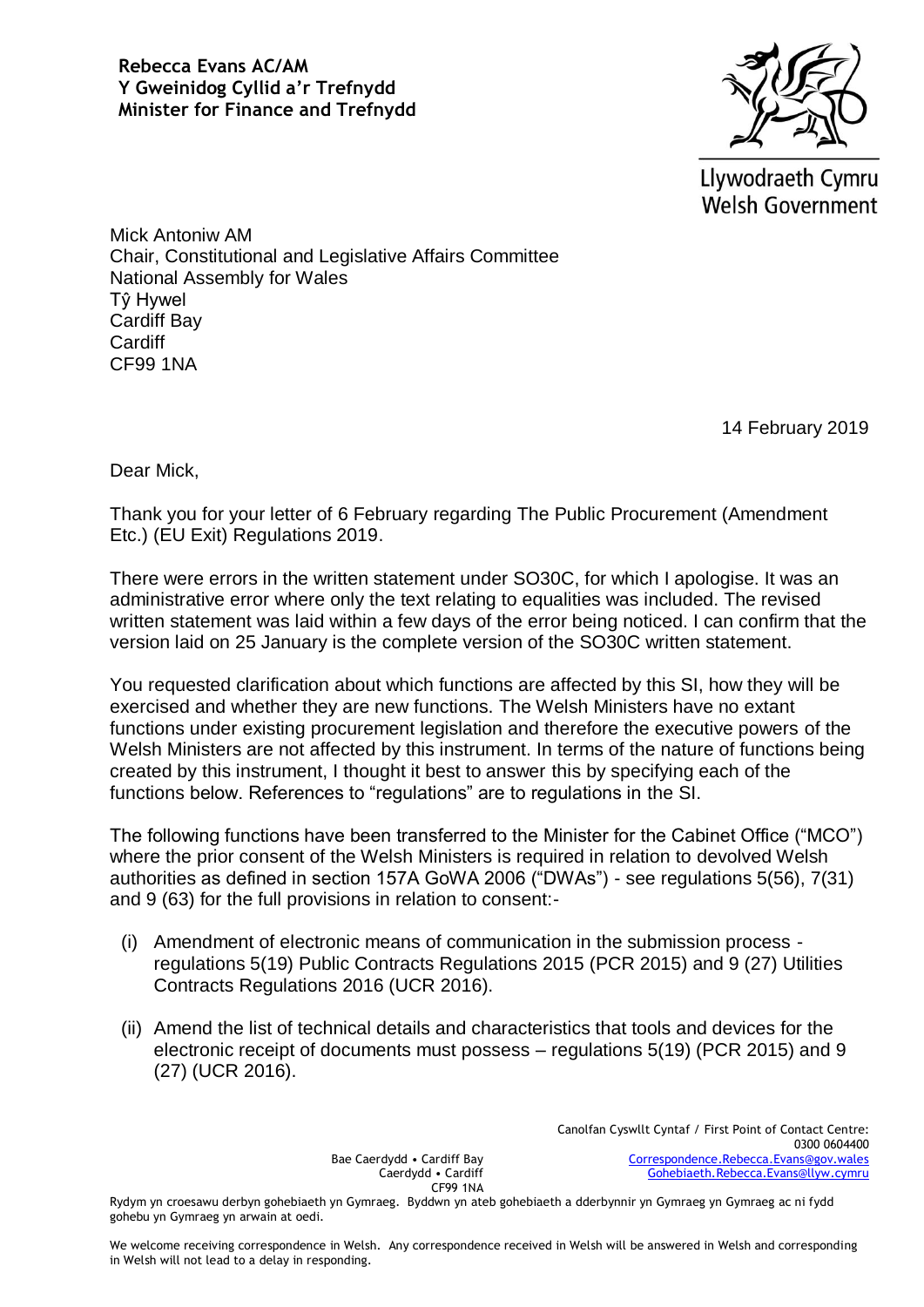(iii) Update the list of international treaties ratified by the UKG - regulations 5(37) (PCR 2015), 7(21) (CCR 2016 and) and 9 (45) (UCR 2016.)

The following functions have been transferred to the MCO and the Welsh Ministers to be exercised concurrently:

- (i) To request reports under regulation 31(16) Concession Contracts Regulations 2016 (CCR 2016) – to be exercised concurrently with the Welsh Ministers in relation to DWAs - regulation 7(17).
- (ii) To request reports under regulation 99 Utilities Contracts Regulations 2006 (UCR 2016) – to be exercised concurrently with the Welsh Ministers in relation to DWAs regulation 9(58).

The following functions have been transferred to the Cabinet Office, some of which are exercised concurrently with the Welsh Ministers (as indicated)

- (i) The UK e-notification system which will replace the Official Journal of the European Union in terms of the notices required to be submitted. Applies to the PCR 2015, UCR 2016 and UCR 2016.
- (ii) To request reports under regulation 32 PCR 2015 to be exercised concurrently with the Welsh Ministers in relation to DWAs - regulation 5(27).
- (iii) To request reports under regulation 84 PCR 2015 to be exercised concurrently with the Welsh Ministers in relation to DWAs - regulation 5(55).

The following functions have been transferred to the MCO

- (i) Review thresholds limited to ensure compliance with the Agreement on Government Procurement ("GPA") - the UK is applying for membership of it. This applies to the PCR 2015, UCR 2016 and UCR 2016.
- (ii) To review the Common Procurement Vocabulary codes regulation 16.
- (iii) To request reports under regulation 8(3) Utilities Contracts Regulations 2006 regulation 12(f).
- (iv) To amend the list of arms, munitions and war material adopted by the Council of the EEC in its decision 255/58 of  $15<sup>th</sup>$  April 1958 – regulations 5(3) (PCR 2015), 7(4) ( CCR 2016) and 9(3) (UCR 2016).
- (v) To request certain information in relation to contracts awarded by utilities in relation to Northern Ireland – regulation 9(21).

With respect to Statutory Instrument Consent Memoranda, the new arrangements put in place via this Statutory Instrument are largely made in relation to UK subordinate legislation. SO30A requires a SICM to be laid in relation to any Statutory Instrument that is laid before the UK Parliament by UK Ministers which makes provision in relation to Wales amending primary legislation within the legislative competence of the Assembly. The only changes made to UK primary legislation are in relation to The Equality Act 2010. The Public Services (Social Value) Act 2012 and The Greater London Authority Act 1999. A SICM has been laid in respect of the changes made to The Equality Act 2010 as this is UK primary legislation